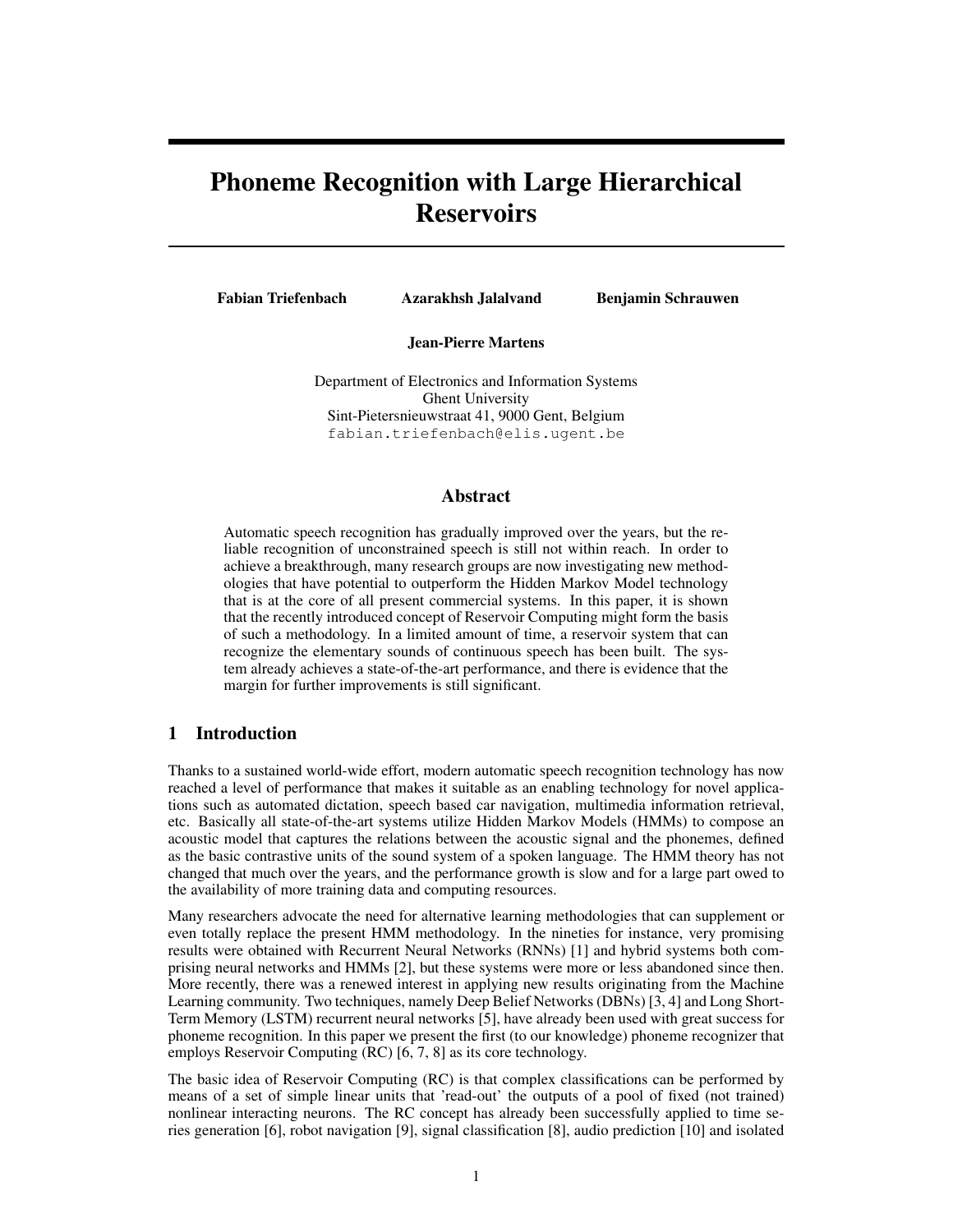spoken digit recognition [11, 12, 13]. In this contribution we envisage a RC system that can recognize the English phonemes in continuous speech. In a short period (a couple of months) we have been able to design a hierarchical system of large reservoirs that can already compete with many state-of-the-art HMMs that have only emerged after several decades of research.

The rest of this paper is organized as follows: in Section 2 we describe the speech corpus we are going to work on, in Section 3 we recall the basic principles of Reservoir Computing, in Section 4 we discuss the architecture of the reservoir system which we propose for performing Large Vocabulary Continuous Speech Recognition (LVCSR), and in Section 5 we demonstrate the potential of this architecture for phoneme recognition.

## 2 The speech corpus

Since the main aim of this paper is to demonstrate that reservoir computing can yield a good acoustic model, we will conduct experiments on TIMIT, an internationally renowned corpus [14] that was specifically designed to support the development and evaluation of such a model.

The TIMIT corpus contains 5040 English sentences spoken by 630 different speakers representing eight dialect groups. About 70% of the speakers are male, the others are female. The corpus documentation defines a training set of 462 speakers and a test set of 168 different speakers: a main test set of 144 speakers and a core test set of 24 speakers. Each speaker has uttered 10 sentences: two SA sentences which are the same for all speakers, 5 SX-sentences from a list of 450 sentences (each one thus appearing 7 times in the corpus) and 3 SI-sentences from a set of 1890 sentences (each one thus appearing only once in the corpus). To avoid a biased result, the SA sentences will be excluded from training and testing.

For each utterance there is a manual acoustic-phonetic segmentation. It indicates where the phones, defined as the atomic units of the acoustic realizations of the phonemes, begin and end. There are 61 distinct phones, which, for evaluation purposes, are usually reduced to an inventory of 39 symbols, as proposed by [15]. Two types of error rates can be reported for the TIMIT corpus. One is the Classification Error Rate (CER), defined as the percentage of the time the top hypothesis of the tested acoustic model is correct. The second one is the Recognition Error Rate (RER), defined as the ratio between the number of edit operations needed to convert the recognized symbol sequence into the reference sequence, and the number of symbols in that reference sequence. The edit operations are symbol deletions, insertions and substitutions. Both classification and recognition can be performed at the phone and the phoneme level.

# 3 The basics of Reservoir Computing

In this paper, a Reservoir Computing network (see Figure 1) is an Echo State Network [6, 7, 8] consisting of a fixed dynamical system (the reservoir) composed of nonlinear recurrently connected neurons which are left untrained, and a set of linear output nodes (read-out nodes). Each output node is trained to recognize one class (one-vs-all classification). The number of connections between and within layers can be varied from sparsely connected to fully connected. The reservoir neurons have an activation function  $f(x) = logistic(x)$ .



Figure 1: A reservoir computing network consists of a reservoir of fixed recurrently connected nonlinear neurons which are stimulated by the inputs, and an output layer of trainable linear units.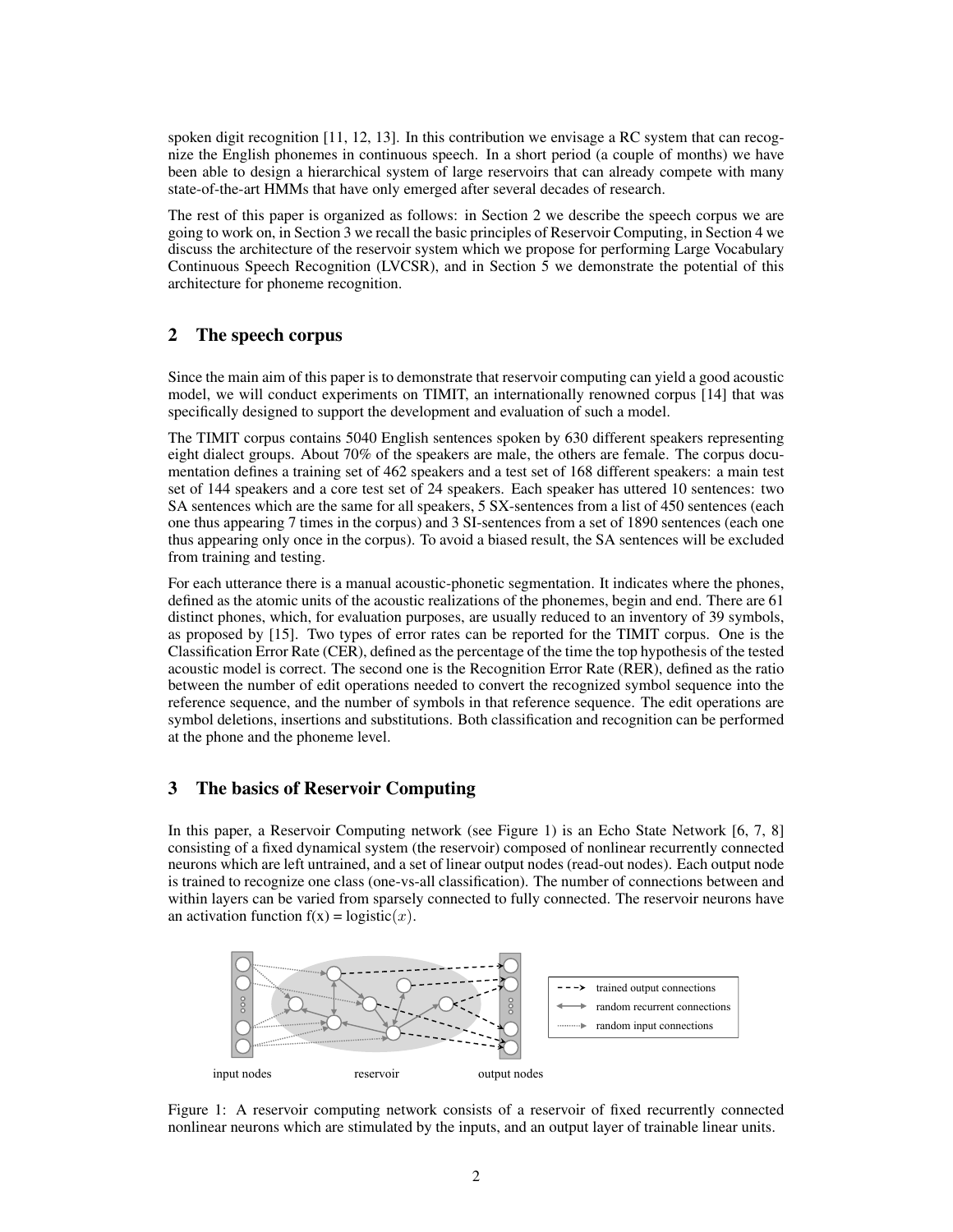The RC approach avoids the back-propagation through time learning which can be very time consuming and which suffers from the problem of vanishing gradients [6]. Instead, it employs a simple and efficient linear regression learning of the output weights. The latter tries to minimize the mean squared error between the computed and the desired outputs at all time steps.

Based on its recurrent connections, the reservoir can capture the long-term dynamics of the human articulatory system to perform speech sound classification. This property should give it an advantage over HMMs that rely on the assumption that subsequent acoustical input vectors are conditionally independent.

Besides the 'memory' introduced through the recurrent connections, the neurons themselves can also integrate information over time. Typical neurons that can accomplish this are Leaky Integrator Neurons (LINs) [16]. With such neurons the reservoir state at time  $k+1$  can be computed as follows:

$$
\mathbf{x}[k+1] = (1 - \lambda)\mathbf{x}[k] + \lambda f(\mathbf{W}_{res}\mathbf{x}[k] + \mathbf{W}_{in}\mathbf{u}[k])
$$
\n(1)

with  $\mathbf{u}[k]$  and  $\mathbf{x}[k]$  representing the inputs and the reservoir state at time k. The W matrices contain the input and recurrent connection weights. It is common to include a constant bias in  $\mathbf{u}[k]$ . As long as the leak rate  $\lambda < 1$ , the integration function provides an additional fading memory of the reservoir state.

To perform a classification task, the RC network computes the outputs at time  $k$  by means of the following linear equation:

$$
\mathbf{y}[k] = \mathbf{W}_{out} \mathbf{x}[k] \tag{2}
$$

The reservoir state in this equation is augmented with a constant bias. If the reservoir states at the different time instants form the columns of a large state matrix  $X$  and if the corresponding desired outputs form the columns of a matrix  $D$ , the optimal  $W_{out}$  emerges from the following equations:

$$
\mathbf{W}_{out} = \underset{\mathbf{W}}{\arg\min} \left( \frac{1}{N} \left( \left\| \mathbf{X} \mathbf{W} - \mathbf{D} \right\|^2 + \epsilon \left\| \mathbf{W} \right\|^2 \right) \right) \tag{3}
$$

$$
\mathbf{W}_{out} = (\mathbf{X}^{\mathbf{T}} \mathbf{X} + \epsilon \mathbf{I})^{-1} (\mathbf{X}^{\mathbf{T}} \mathbf{D})
$$
(4)

with N being the number of frames. The regularization constant  $\epsilon$  aims to limit the norm of the output weights (this is the so-called Tikhonov or ridge regression). For large training sets, as common in speech processing, the matrices  $X^TX$  and  $X^TD$  are updated on-line in order to suppress the need for huge storage capacity. In this paper, the regularization parameter  $\epsilon$  was fixed to 10<sup>-8</sup>. This regularization is equivalent to adding Gaussian noise with a variance of  $10^{-8}$  to the reservoir state variables.

## 4 System architecture

The main objective of our research is to build an RC-based LVCSR system that can retrieve the words from a spoken utterance. The general architecture we propose for such a system is depicted in Figure 2. The preprocessing stage converts the speech waveform into a sequence of acoustic



Figure 2: Hierarchical reservoir architecture with multiple layers.

feature vectors representing the acoustic properties in subsequent speech frames. This sequence is supplied to a hierarchical system of RC networks. Each reservoir is composed of LINs which are fully connected to the inputs and to the 41 outputs. The latter represent the distinct phonemes of the language. The outputs of the last RC network are supplied to a decoder which retrieves the most likely linguistic interpretation of the speech input, given the information computed by the RC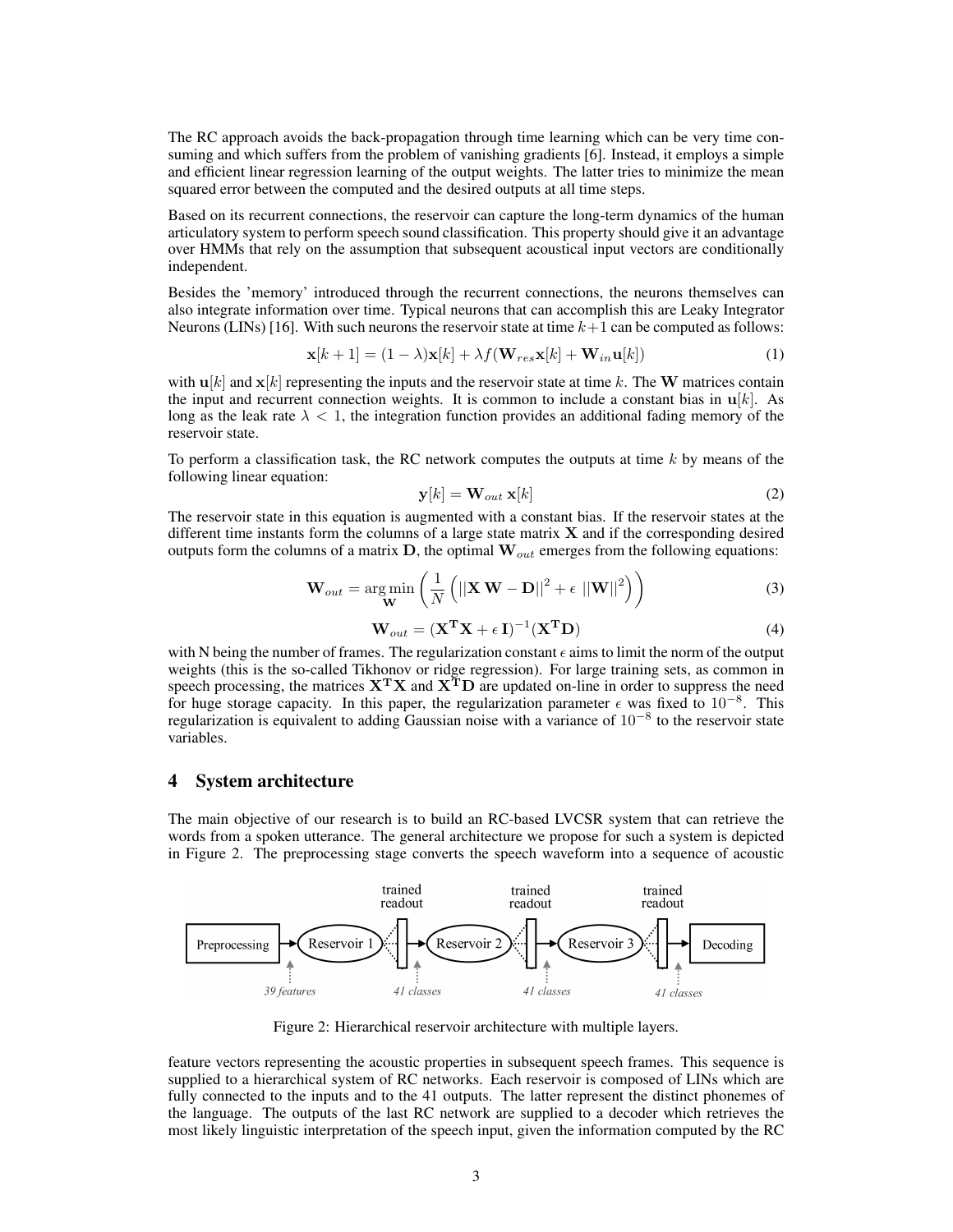networks and given some prior knowledge of the spoken language. In this paper, the decoder is a phoneme recognizer just accommodating a bigram phoneme language model. In a later stage it will be extended with other components: (1) a phonetic dictionary comprising all the words of the system's vocabulary and their common pronunciations, expressed as phoneme sequences, and (2) a n-gram language model describing the probabilities of each word, given the preceding (n-1) words.

We conjecture that the integration time of the LINs in the first reservoir should ideally be long enough to capture the co-articulations between successive phonemes emerging from the dynamical constraints of the articulatory system. On the other hand, it has to remain short enough to avoid that information pointing to the presence of a short phoneme is too much blurred by the left phonetic context. Furthermore, we argue that additional reservoirs can correct some of the errors made by the first reservoir. Indeed, such an error correcting reservoir can guess the correct labels from its inputs, and take the past phonetic context into account in an implicit way to refine the decision. This is in contrast to an HMM system which adopts an explicit approach, involving separate models for several thousands of context-dependent phonemes.

In the next subsections we provide more details about the different parts of our recognizer, and we also discuss the tuning of some of its control parameters.

### 4.1 Preprocessing

The preprocessor utilizes the standard Mel Frequency Cepstral Coefficient (MFCC) analysis [17] encountered in most state-of-the-art LVCSR systems. The analysis is performed on 25 ms Hammingwindowed speech frames, and subsequent speech frames are shifted over 10 ms with respect to each other. Every 10 ms a 39-dimensional feature vector is generated. It consists of 13 static parameters, namely the log-energy and the first 12 MFCC coefficients, their first order derivatives (the velocity or  $\Delta$  parameters), and their second order derivatives (the acceleration or  $\Delta\Delta$  parameters).

In HMM systems, the training is insensitive to a linear rescaling of the individual features. In RC systems however, the input and recurrent weights are not trained and drawn from predefined statistical distributions. Consequently, by rescaling the features, the impact of the inputs on the activations of the reservoir neurons is changed as well, which makes it compulsory to employ an appropriate input scaling [8].

To establish a proper input scaling the acoustic feature vector is split into six sub-vectors according to the dimensions (energy, cepstrum) and (static, velocity, acceleration). Then, each feature  $a_i$ , ( $i =$ 1, .., 39) is normalized to  $z_i = \alpha_s (u_i - \overline{u}_i)$  with  $\overline{u}_i$  being the mean of  $u_i$  and  $s$  ( $s = 1, ..., 6$ ) referring to the sub-vector (group) the feature belongs to. The aim of  $\alpha_s$  is to ensure that the norm of each sub-vector is one. If the  $z_i$  were supplied to the reservoir, each sub-vector would on average have the same impact on the reservoir neuron activations. Therefore, in a second stage, the  $z_i$  are rescaled to  $u_i = \beta_s z_i$  with  $\beta_s$  representing the relative importance of sub-vector s in the reservoir neuron activations. The normalization constants  $\alpha_s$  straightly follow from a statistical analysis of the

|                      | <b>Energy features</b> |      |                                          |      | <b>Cepstral features</b> |                                         |  |
|----------------------|------------------------|------|------------------------------------------|------|--------------------------|-----------------------------------------|--|
| group name           | log(E)                 |      | $\Delta \log(E)$ $\Delta \Delta \log(E)$ |      |                          | $c_{112} \Delta c_{112} \Delta c_{112}$ |  |
| norm factor $\alpha$ | 0.27                   |      | 4.97                                     | 0.10 | 0.61                     | 1.75                                    |  |
| scale factor $\beta$ | 1.75                   | 1.25 | 1.00                                     | 1 25 | 0.50                     | 0.25                                    |  |

Table 1: Different types of acoustic information in the input features and their optimal scale factors.

acoustic feature vectors. The factors  $\beta_s$  are free parameters that were selected such that the phoneme classification error of a single reservoir system of 1000 neurons is minimized on the validation set. The obtained factors (see Table 1) confirm that the static features are more important than the velocity and the acceleration features.

The proposed rescaling has the following advantages: it preserves the relative importance of the individual features within a sub-vector, it is fully defined by six scaling parameters  $\alpha_s \beta_s$ , it takes only a minimal computational effort, and it is actually supposed to work well for any speech corpus.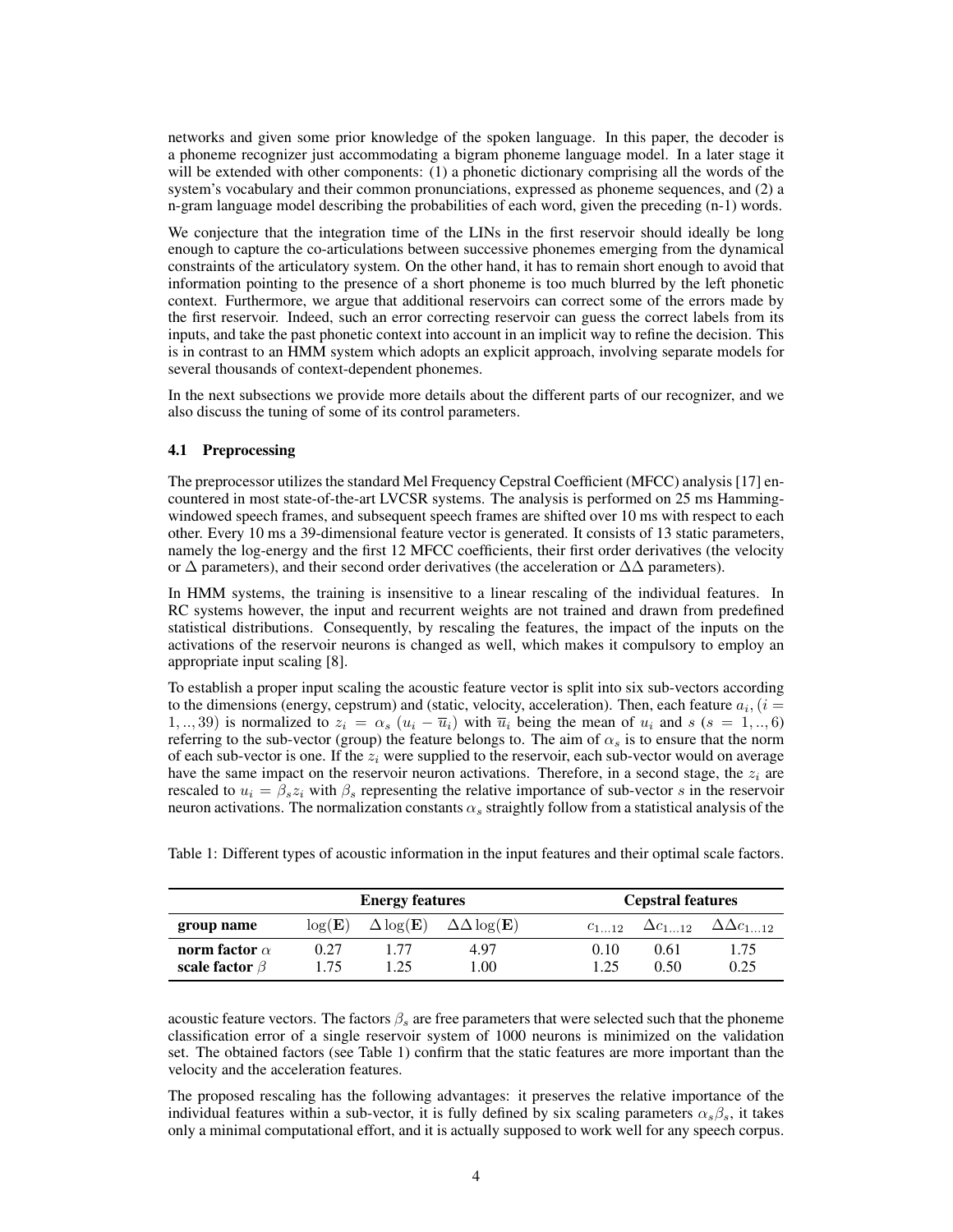#### 4.2 Sequence decoding

The decoder in our present system performs a Viterbi search for the most likely phonemic sequence given the acoustic inputs and a bigram phoneme language model. The search is driven by a simple model for the conditional likelihood  $p(y|m)$  that the reservoir output vector y is observed during the acoustical realization of phoneme m. The model is based on the cosine similarity between  $y + 1$ and a template vector  $\mathbf{t}_m = [0, ..., 0, 1, 0, ..., 0]$ , with its nonzero element appearing at position m. Since the template vector is a unity vector, we compute  $p(y|m)$  as

$$
p(\mathbf{y}|m) = \left(\max[0, \frac{< \mathbf{y} + \mathbf{1}, \mathbf{t}_m >)}{\sqrt{< \mathbf{y} + \mathbf{1}, \mathbf{y} + \mathbf{1} >}}\right)^{\kappa},\tag{5}
$$

with  $\langle x, y \rangle$  denoting the dot product of vectors x and y. Due to the offset, we can ensure that the components of  $y + 1$  are between 0 and 1 most of the time. The maximum operator prevents the likelihoods from becoming negative occasionally. The exponent  $\kappa$  is a free parameters that will be tuned experimentally. It controls the relative importance of the acoustic model and the bigram phoneme language model.

#### 4.3 Reservoir optimization

The training of the reservoir output nodes is based on Equations (3) and (4) and the desired phoneme labels emerge from a time synchronized phonemic transcription. The latter was derived from the available acoustic-phonetic segmentation of TIMIT. For all experiments reported in this paper, we have used the modular RC toolkit  $OGER<sup>1</sup>$  developed at Ghent University.

The recurrent weights of the reservoir are not trained but randomly drawn from statistical distributions. The input weights emerge from a uniform distribution between  $-U$  and  $+U$ , the recurrent weights from a zero-mean Gaussian distribution with a variance V. The value of U controls the relative importance of the inputs in the activation of the reservoir neurons and is often called the input scale factor (ISF). The variance  $V$  directly determines the spectral radius  $(SR)$ , defined as the largest absolute eigenvalue of the recurrent weight matrix. The SR describes the dynamical excitability of the reservoir [6, 8]. The SR and the ISF must be jointly optimized. To do so, we used 1000 neuron reservoirs, supplied with inputs that were normalized according to the procedure reviewed in the previous section. We found that  $SR = 0.4$  and  $ISF = 0.4$  yield the best performance, but for SR  $\in (0.3...0.8)$  and for ISF  $\in (0.2...1.0)$ , the performance is quite stable.

Another parameter that must be optimized is the leak rate, denoted as  $\lambda$ . It determines the integration time of the neurons. If the nonlinear function is ignored and the time between frames is  $T_f$ , the reservoir neurons represent a first-order leaky integrator with a time constant  $\tau$  that is related to  $\lambda$  by  $\lambda = 1 - e^{-T_f/\tau}$ . As stated before, the integration time should be long enough to capture the relevant co-articulation effects and short enough to constrain the information blurring over subsequent phonemes. This is confirmed by Figure 3 showing how the phoneme CER of a single reservoir system changes as a function of the integrator time constant. The optimal value is 40 ms,



Figure 3: The phoneme Classification Error Rate (CER) as a function of the integration time (in ms)

and completely in line with psychophysical data concerning the post and pre-masking properties of the human auditory system. In [18] for instance, it is shown that these properties can be explained by means of a second order low-pass filter with real poles corresponding to time constants of 8 and 40 ms respectively (it is the largest constant that determines the integration time here).

<sup>1</sup> http://reservoir-computing.org/organic/engine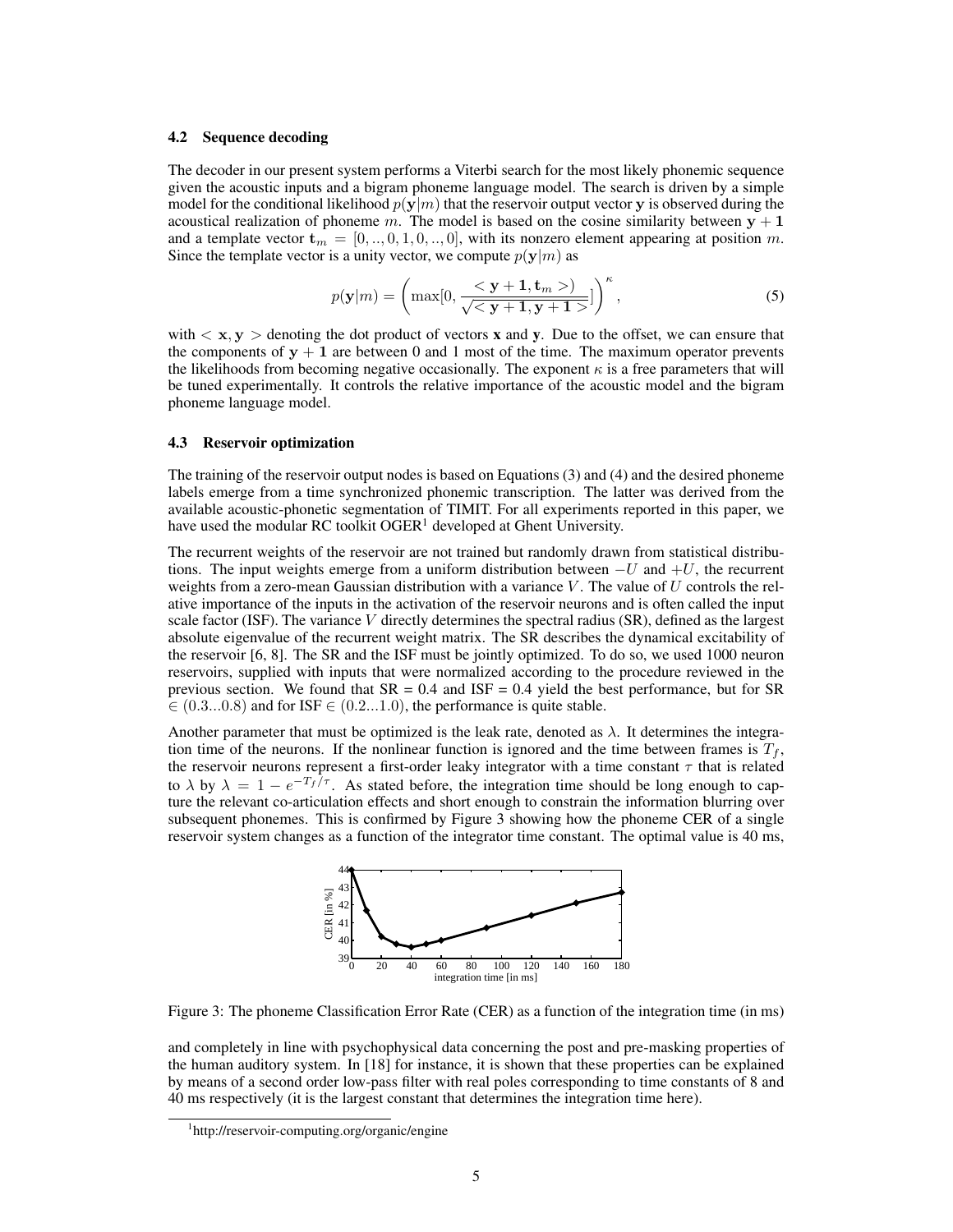It has been reported [19] that one can easily reduce the number of recurrent connections in a RC network without much affecting its performance. We have found that limiting the number of connection to 50 per neuron does not harm the performance while it dramatically reduces the required computational resources (memory and computation time).

## 5 Experiments

Since our ultimate goal is to perform LVCSR, and since LVCSR systems work with a dictionary of phonemic transcriptions, we have worked with phonemes rather than with phones. As in [20] we consider the 41 phoneme symbols one encounters in a typical phonetic dictionary like COMLEX [21]. The 41 symbols are very similar to the 39 symbols of the reduced phone set proposed by [15], but with one major difference, namely, that a phoneme string does not contain any silences referring to closures of plosive sounds (e.g. the closure */kcl/* of phoneme */k/*). By ignoring confusions between */sh/* and */zh/* and between */ao/* and */aa/* we finally measure phoneme error rates for 39 classes, in order to make them more compliant with the phone error rates for 39 classes reported in other papers. Nevertheless, we will see later that phoneme recognition is harder to accomplish than phone recognition. This is because the closures are easy to recognize and contribute to a low phone error rate. In phoneme recognition there are no closure anymore.

In what follows, all parameter tuning is performed on the TIMIT training set (divided into independent training and development sets), and all error rates are measured on the main test set. The bigram phoneme language model used for the sequence decoding step is created from the phonemic transcriptions of the training utterances.

#### 5.1 Single reservoir systems

In a first experiment we assess the performance of a single reservoir system as a function of the reservoir size, defined as the number of neurons in the reservoir. The phoneme targets during training are derived from the manual acoustic-phonetic segmentation, as explained in Section 4.3. We increase the number of neurons from 500 to 20000. The corresponding number of trainable parameters then changes from 20K to 800K. The latter figure corresponds to the number of trainable parameters in an HMM system comprising 1200 independent Gaussian mixture distributions of 8 mixtures each.

Figure 4 shows that the phoneme CER on the training set drops by about 4% every time the reservoir size is doubled. The phoneme CER on the test set shows a similar trend, but the slope is decreasing from 4% at low reservoir sizes to 2% at 20000 neurons (nodes). At that point the CER on the test



Figure 4: The Classification Error Rate (CER) at the phoneme level for the training and test set as a function of the reservoir size.

set is 30.6% and the corresponding RER (not shown) is 31.4%. The difference between the test and the training error is about 8%.

Although the figures show that an even larger reservoir will perform better, we stopped at 20000 nodes because the storage and the inversion of the large matrix  $X<sup>T</sup>X$  are getting problematic. Before starting to investigate even larger reservoirs, we first want to verify our hypothesis that adding a second (equally large) layer can lead to a better performance.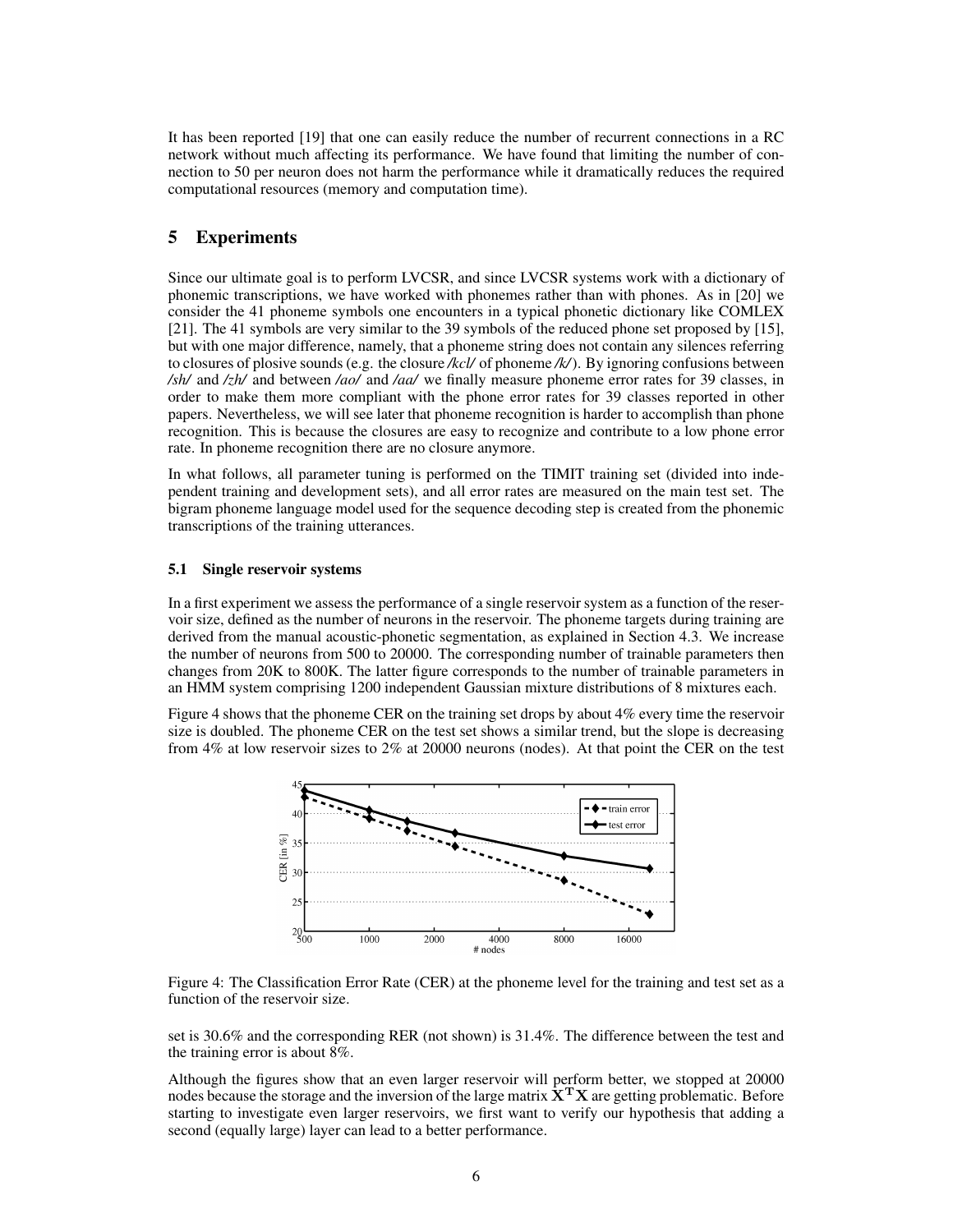## 5.2 Multilayer reservoir systems

Usually, a single reservoir system produces a number of competing outputs at all time steps, and this hampers the identification of the correct phoneme sequence. The left panel of Figure 5 shows the outputs of a reservoir of 8000 nodes in a time interval of 350 ms. Our hypothesis was that the observed confusions are not arbitrary, and that a second reservoir operating on the outputs of the first reservoir system may be able to discover regularities in the error patterns. And indeed, the outputs of this second reservoir happen to exhibit a larger margin between the winner and the competition, as illustrated in the right panel of Figure 5.

![](_page_6_Figure_2.jpeg)

Figure 5: The outputs of the first (left) and the second (right) layer of a two-layer system composed of two 8000 node reservoirs. The shown interval is 350 ms long.

In Figure 6, we have plotted the phoneme CER and RER as a function of the number of reservoirs (layers) and the size of these reservoirs. We have thus far only tested systems with equally large reservoirs at every layer. For the exponent  $\kappa$ , we have just tried  $\kappa = 0.5, 0.7$  and 1, and we have selected the value yielding the best balance between insertions and deletions.

![](_page_6_Figure_5.jpeg)

Figure 6: The phoneme CERs and RERs for different combinations of number of nodes and layers

For all reservoir sizes, the second layer induces a significant improvement of the CER by 3-4% absolute. The corresponding improvements of the recognition error rates are a little bit less but still significant. The best RER obtained with a two-layer system comprising reservoirs of 20000 nodes is 29.1%. Both plots demonstrate that a third layer does not cause any additional gain when the reservoir size is large enough. However, this might also be caused by the fact that we did not systematically optimize the parameters (SR, leak rate, regularization parameter, etc.) for each large system configuration we investigated. We just chose sensible values which were retrieved from tests with smaller systems.

# 5.3 Comparison with the state-of-the-art

In Table 2 we have listed some published results obtained on TIMIT with state-of-the-art HMM systems and other recently proposed research systems. We have also included the results of own experiments we conducted with SPRAA $K^2$  [22], a recently launched HMM-based speech recognition toolkit. In order to provide an easier comparison, we also build a phone recognition system based on the same design parameters that were optimized for phoneme recognition. All phone RERs are

<sup>2</sup> http://www.spraak.org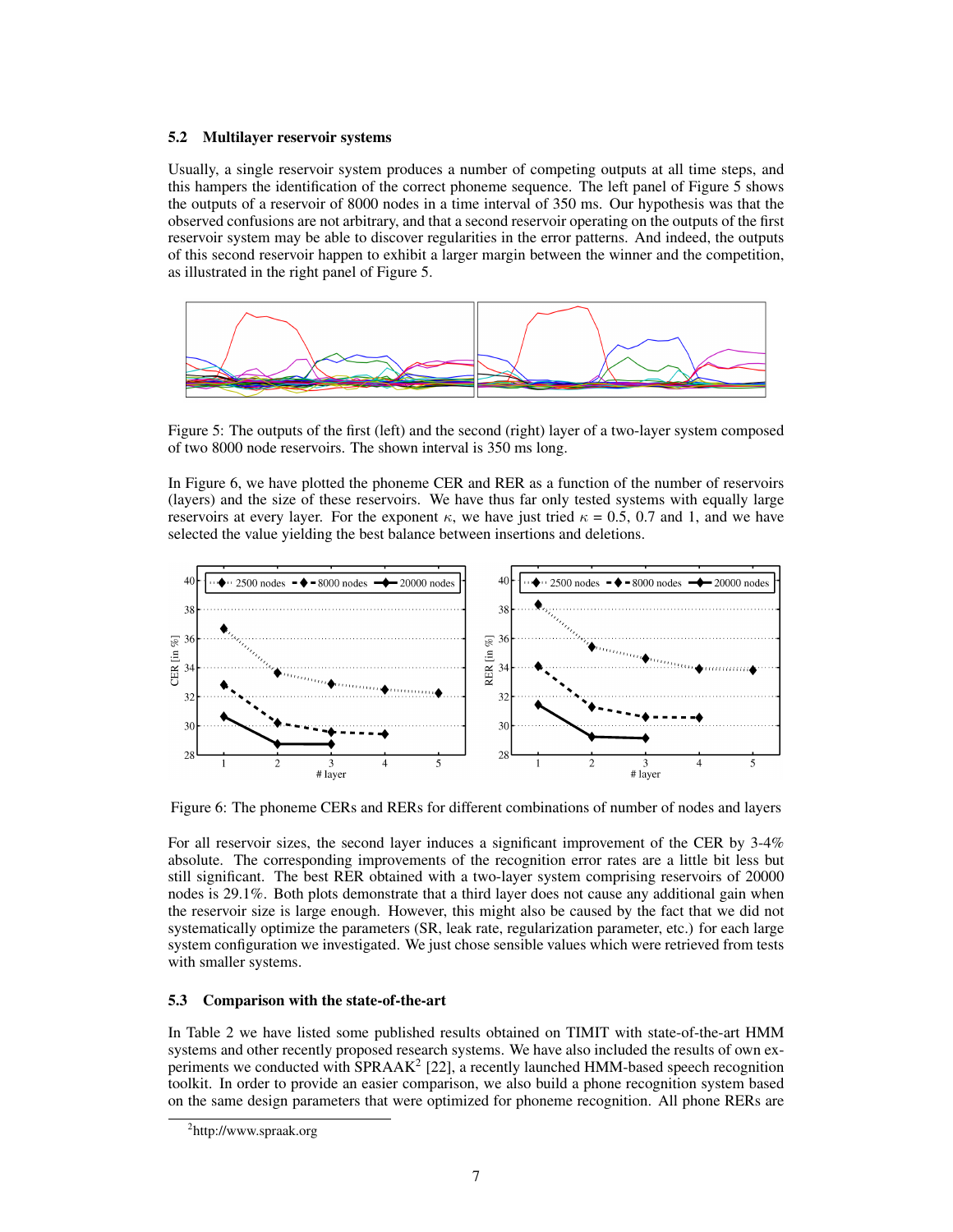calculated on the core test set, while the phoneme RERs were measured on the main test set. We do this because most figures in speech community papers apply to these experimental settings. Our final results were obtained with systems that were trained on the full training data (including the development set). Before discussing our figures in detail we emphasize that the two figures for SPRAAK confirm our earlier statement that phoneme recognition is harder than phone recognition.

| <b>System description</b><br>used test set | <b>Phone RER</b><br>core test | <b>Phoneme RER</b><br>main test |
|--------------------------------------------|-------------------------------|---------------------------------|
| <b>Reservoir Computing</b> (this paper)    | 26.8                          | 29.1                            |
| CD-HMM (SPRAAK Toolkit)                    | 25.6                          | 28.1                            |
| <b>CD-HMM [20]</b>                         |                               | 28.7                            |
| <b>Recurrent Neural Networks</b> [1]       | 26.1                          |                                 |
| LSTM+CTC $[5]$                             | (24.6)                        |                                 |
| Bayesian Triphone HMM [23]                 | 24.4                          |                                 |
| Deep Belief Networks [4]                   | 23.0                          |                                 |
| Hierarchical HMM + MLPs [20]               |                               |                                 |

Table 2: Phoneme and Phone Recognition Error Rates (in %) obtained with state-of-the-art systems.

Given the fact that SPRAAK seems to achieve state-of-the-art performance, it is fair to conclude from the figures in Table 2 that our present system is already competitive with other modern HMM systems. It is also fair to say that better systems do exist, like the Deep Belief Network system [4] and the hierarchical HMM system with multiple Multi-Layer Perceptrons (MLPs) on top of an HMM system [20]. Note however that the latter system also employs complex temporal patterns (TRAPs) as input features. These patterns are much more powerful than the simple MFCC vectors used in all other systems we cite. Furthermore, the LSTM+CTC [5] results too must be considered with some care since they were obtained with a bidirectional system. Such a system is impractical in many application since it has to wait until the end of a speech utterance to start the recognition. We therefore put the results of the latter two systems between brackets in Table 2.

To conclude this discussion, we also want to mention some training and execution times. The training of our two-layer 20K reservoir systems takes about 100 hours on a single core 3.0 GHz PC, while recognition takes about two seconds of decoding per second of speech.

# 6 Conclusion and future work

In this paper we showed for the first time that good phoneme recognition on TIMIT can be achieved with a system based on Reservoir Computing. We demonstrated that in order to achieve this, we need large reservoirs (at least 20000 nodes) which are configured in a hierarchical way. By stacking two reservoir layers, we were able to achieve error rates that are competitive with what is attainable using state-of-the-art HMM technology. Our results support the idea that reservoirs can exploit long-term dynamic properties of the articulatory system in continuous speech recognition.

It is acknowledged though that other techniques such as Deep Belief Networks are still outperforming our present system, but the plots and the discussions presented in the course of this paper clearly show a significant margin for further improvement of our system in the near future.

To achieve this improvement we will investigate even larger reservoirs with 50000 and more nodes and we will more thoroughly optimize the parameters of the different reservoirs. Furthermore, we will explore the use of sparsely connected outputs and multi-frame inputs in combination with PCAbased dimensionality reduction. Finally, we will develop an embedded training scheme that permits the training of reservoirs on much larger speech corpora for which only orthographic representations are distributed together with the speech data.

# Acknowledgement

The work presented in this paper is funded by the EC FP7 project ORGANIC (FP7-231267).